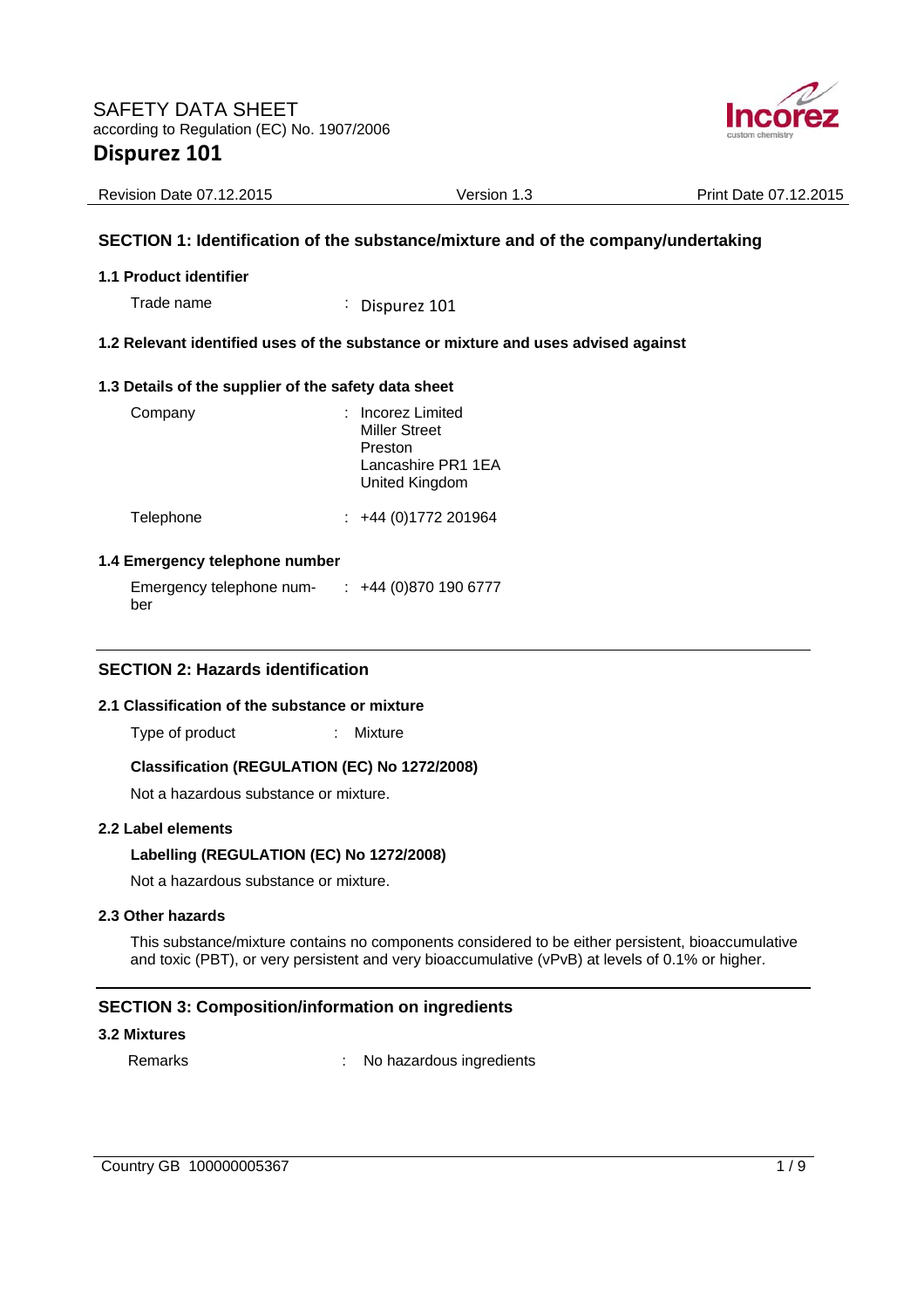

Revision Date 07.12.2015 Version 1.3 Print Date 07.12.2015

## **SECTION 4: First aid measures**

## **4.1 Description of first aid measures**

| General advice          | : No hazards which require special first aid measures.                                                                                                                            |
|-------------------------|-----------------------------------------------------------------------------------------------------------------------------------------------------------------------------------|
| If inhaled              | $\therefore$ Move to fresh air.                                                                                                                                                   |
| In case of skin contact | : Take off contaminated clothing and shoes immediately.<br>Wash off with soap and plenty of water.                                                                                |
| In case of eye contact  | $\therefore$ Flush eyes with water as a precaution.<br>Remove contact lenses.<br>Keep eye wide open while rinsing.                                                                |
| If swallowed            | : Do not induce vomiting without medical advice.<br>Rinse mouth with water.<br>Do not give milk or alcoholic beverages.<br>Never give anything by mouth to an unconscious person. |
|                         | 4.2 Most important symptoms and effects, both acute and delayed                                                                                                                   |
| Symptoms                | : See Section 11 for more detailed information on health effects<br>and symptoms.                                                                                                 |

# **4.3 Indication of any immediate medical attention and special treatment needed**

Risks : No known significant effects or hazards.

| Treatment | Treat symptomatically. |
|-----------|------------------------|
|           |                        |

## **SECTION 5: Firefighting measures**

# **5.1 Extinguishing media**

| Suitable extinguishing media                              | : Use extinguishing measures that are appropriate to local cir-<br>cumstances and the surrounding environment. |
|-----------------------------------------------------------|----------------------------------------------------------------------------------------------------------------|
| 5.2 Special hazards arising from the substance or mixture |                                                                                                                |
| ucts                                                      | Hazardous combustion prod- : No hazardous combustion products are known                                        |
| 5.3 Advice for firefighters                               |                                                                                                                |
|                                                           |                                                                                                                |
| for firefighters                                          | Special protective equipment : In the event of fire, wear self-contained breathing apparatus.                  |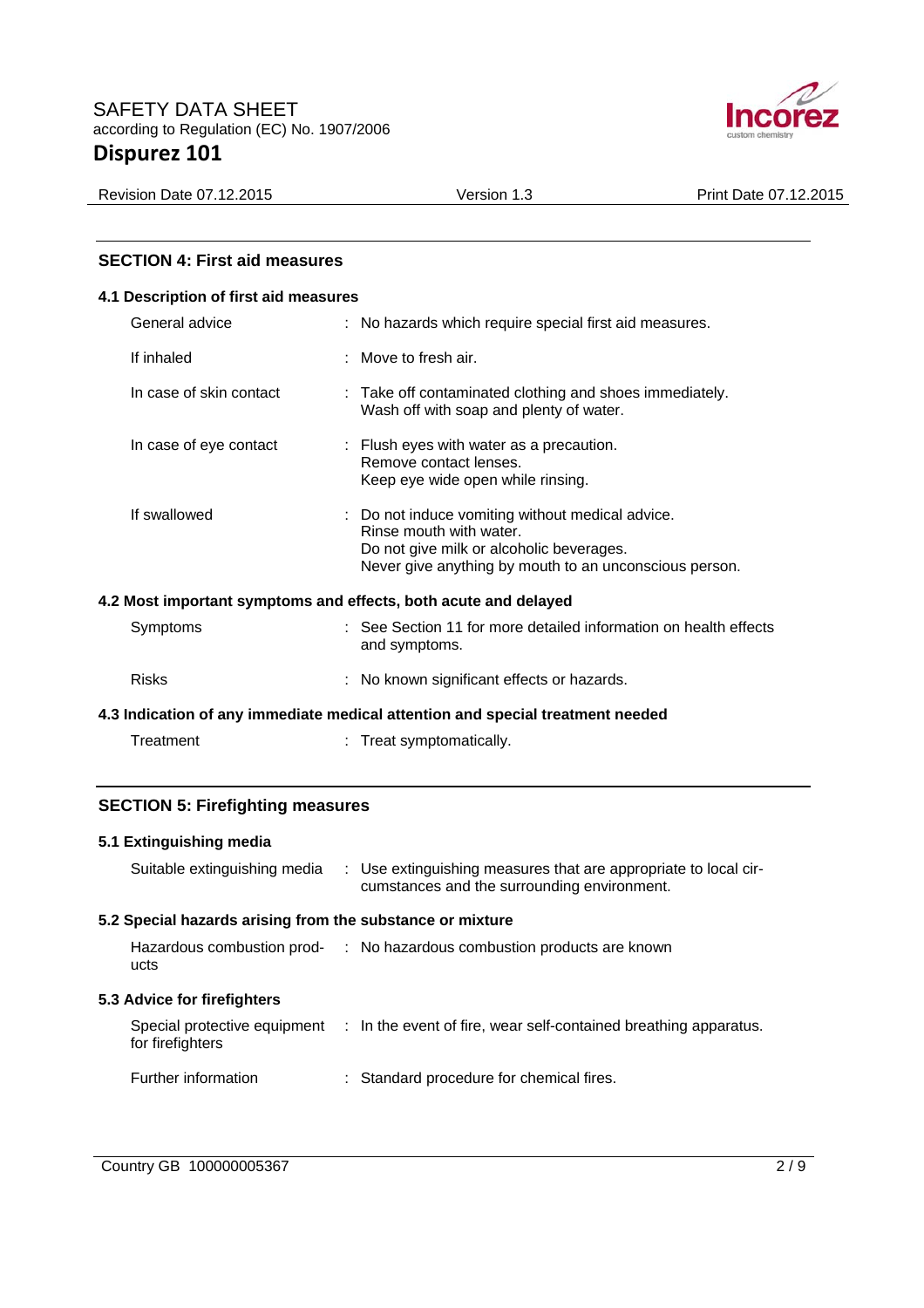

| <b>SECTION 6: Accidental release measures</b>                           |                                                  |  |  |
|-------------------------------------------------------------------------|--------------------------------------------------|--|--|
| 6.1 Personal precautions, protective equipment and emergency procedures |                                                  |  |  |
| <b>6.2 Environmental precautions</b>                                    |                                                  |  |  |
| Environmental precautions                                               | : No special environmental precautions required. |  |  |

Revision Date 07.12.2015 Version 1.3 Print Date 07.12.2015

## **6.3 Methods and materials for containment and cleaning up**

Methods for cleaning up : Wipe up with absorbent material (e.g. cloth, fleece). Keep in suitable, closed containers for disposal.

## **6.4 Reference to other sections**

For personal protection see section 8.

# **SECTION 7: Handling and storage**

# **7.1 Precautions for safe handling**

| Advice on safe handling                                          | : For personal protection see section 8. No special handling<br>advice required. Follow standard hygiene measures when<br>handling chemical products |
|------------------------------------------------------------------|------------------------------------------------------------------------------------------------------------------------------------------------------|
| Advice on protection against<br>fire and explosion               | : Normal measures for preventive fire protection.                                                                                                    |
| Hygiene measures                                                 | : When using do not eat or drink. When using do not smoke.                                                                                           |
| 7.2 Conditions for safe storage, including any incompatibilities |                                                                                                                                                      |
| Requirements for storage<br>areas and containers                 | : Keep container tightly closed in a dry and well-ventilated<br>place. Store in accordance with local regulations.                                   |
| Advice on common storage                                         | : No special restrictions on storage with other products.                                                                                            |
| Other data                                                       | : No decomposition if stored and applied as directed.                                                                                                |
| 7.3 Specific end use(s)                                          |                                                                                                                                                      |
| Specific use(s)                                                  | : No data available                                                                                                                                  |

# **SECTION 8: Exposure controls/personal protection**

## **8.1 Control parameters**

Contains no substances with occupational exposure limit values.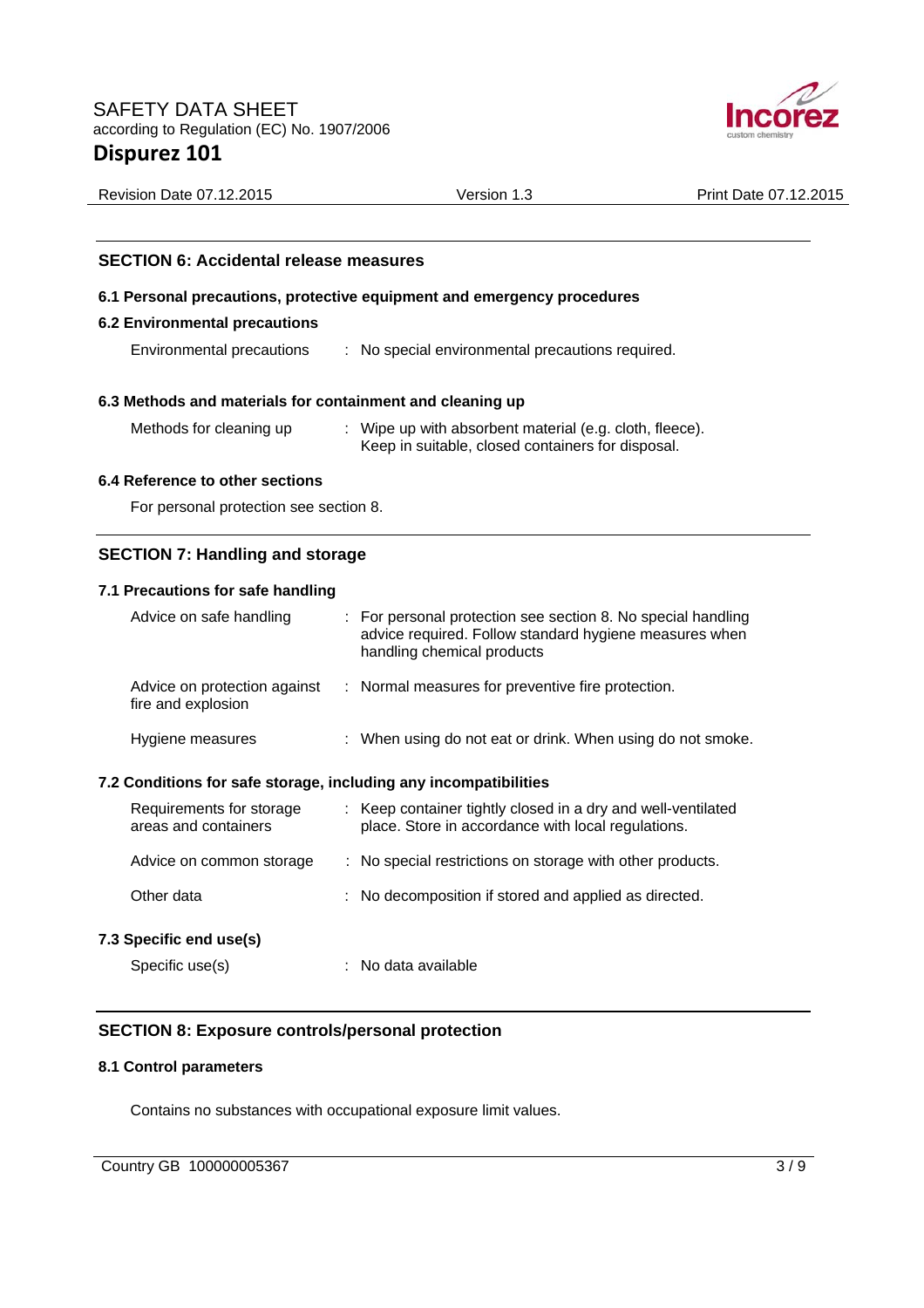

| <b>Revision Date 07.12.2015</b>        | Version 1.3                                                                                                                                                                                                         | Print Date 07.12.2015 |
|----------------------------------------|---------------------------------------------------------------------------------------------------------------------------------------------------------------------------------------------------------------------|-----------------------|
| 8.2 Exposure controls                  |                                                                                                                                                                                                                     |                       |
| Personal protective equipment          |                                                                                                                                                                                                                     |                       |
| Eye protection                         | : Safety glasses                                                                                                                                                                                                    |                       |
| Hand protection                        | : Chemical-resistant, impervious gloves complying with an ap-<br>proved standard must be worn at all times when handling<br>chemical products. Reference number EN 374. Follow manu-<br>facturer specifications.    |                       |
|                                        | Butyl rubber/nitrile rubber gloves (0,4 mm),<br>Recommended: Butyl rubber/nitrile rubber gloves.                                                                                                                    |                       |
| Skin and body protection               | : Protective clothing (e.g. Safety shoes acc. to EN ISO 20345,<br>long-sleeved working clothing, long trousers). Rubber aprons<br>and protective boots are additionaly recommended for mixing<br>and stirring work. |                       |
| Respiratory protection                 | : No special measures required.                                                                                                                                                                                     |                       |
| <b>Environmental exposure controls</b> |                                                                                                                                                                                                                     |                       |
| General advice                         | : No special environmental precautions required.                                                                                                                                                                    |                       |

# **SECTION 9: Physical and chemical properties**

## **9.1 Information on basic physical and chemical properties**

| Appearance                                        | t. | liquid               |
|---------------------------------------------------|----|----------------------|
| Colour                                            |    | grey                 |
| Odour                                             |    | amine-like           |
| Odour Threshold                                   | ۰. | No data available    |
| Flash point                                       |    | Note: Not applicable |
| Ignition temperature                              |    | Not applicable       |
| Lower explosion limit (Vol-%) : No data available |    |                      |
| Upper explosion limit (Vol-%) : No data available |    |                      |
| Flammability (solid, gas)                         |    | : No data available  |
| Oxidizing properties                              | t. | No data available    |
|                                                   |    |                      |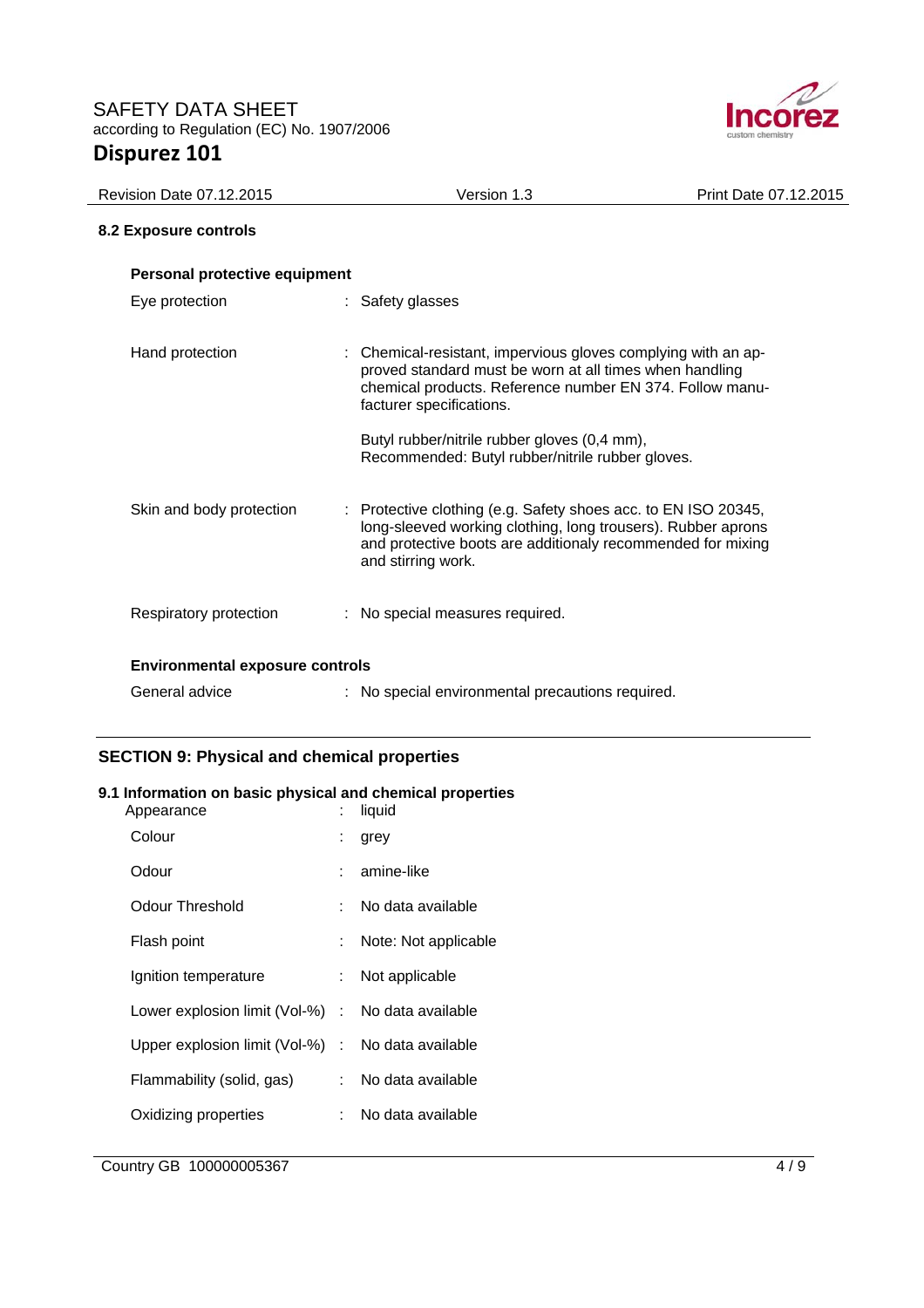# SAFETY DATA SHEET according to Regulation (EC) No. 1907/2006 **Dispurez 101**



| Revision Date 07.12.2015                   |    | Version 1.3                             | Print Date 07.12.2015 |
|--------------------------------------------|----|-----------------------------------------|-----------------------|
| Auto-ignition temperature                  |    | : No data available                     |                       |
| pH                                         |    | 7,68                                    |                       |
| Melting point/range / Freez-               | ÷  | No data available                       |                       |
| ing point<br>Boiling point/boiling range   | ÷  | No data available                       |                       |
| Vapour pressure                            |    | No data available                       |                       |
| Density                                    |    | ca.1,041 g/cm3<br>at 20 $\degree$ C     |                       |
| Water solubility                           |    | Note: soluble                           |                       |
| Partition coefficient: n-<br>octanol/water |    | No data available                       |                       |
| Viscosity, dynamic                         |    | $\therefore$ ca.130 mPa.s<br>at $20 °C$ |                       |
| Viscosity, kinematic                       |    | $> 20,5$ mm2/s<br>at $40^{\circ}$ C     |                       |
| Relative vapour density                    | ÷. | No data available                       |                       |
| Evaporation rate                           |    | No data available                       |                       |
|                                            |    |                                         |                       |

# **9.2 Other information**

No data available

## **SECTION 10: Stability and reactivity**

## **10.1 Reactivity**

No dangerous reaction known under conditions of normal use.

## **10.2 Chemical stability**

The product is chemically stable.

# **10.3 Possibility of hazardous reactions**

| Hazardous reactions         | : No hazards to be specially mentioned. |
|-----------------------------|-----------------------------------------|
| 10.4 Conditions to avoid    |                                         |
| Conditions to avoid         | : No data available                     |
| 10.5 Incompatible materials |                                         |
| Materials to avoid          | : No data available                     |
|                             |                                         |

# **10.6 Hazardous decomposition products**

Hazardous decomposition :

Country GB 100000005367 5/9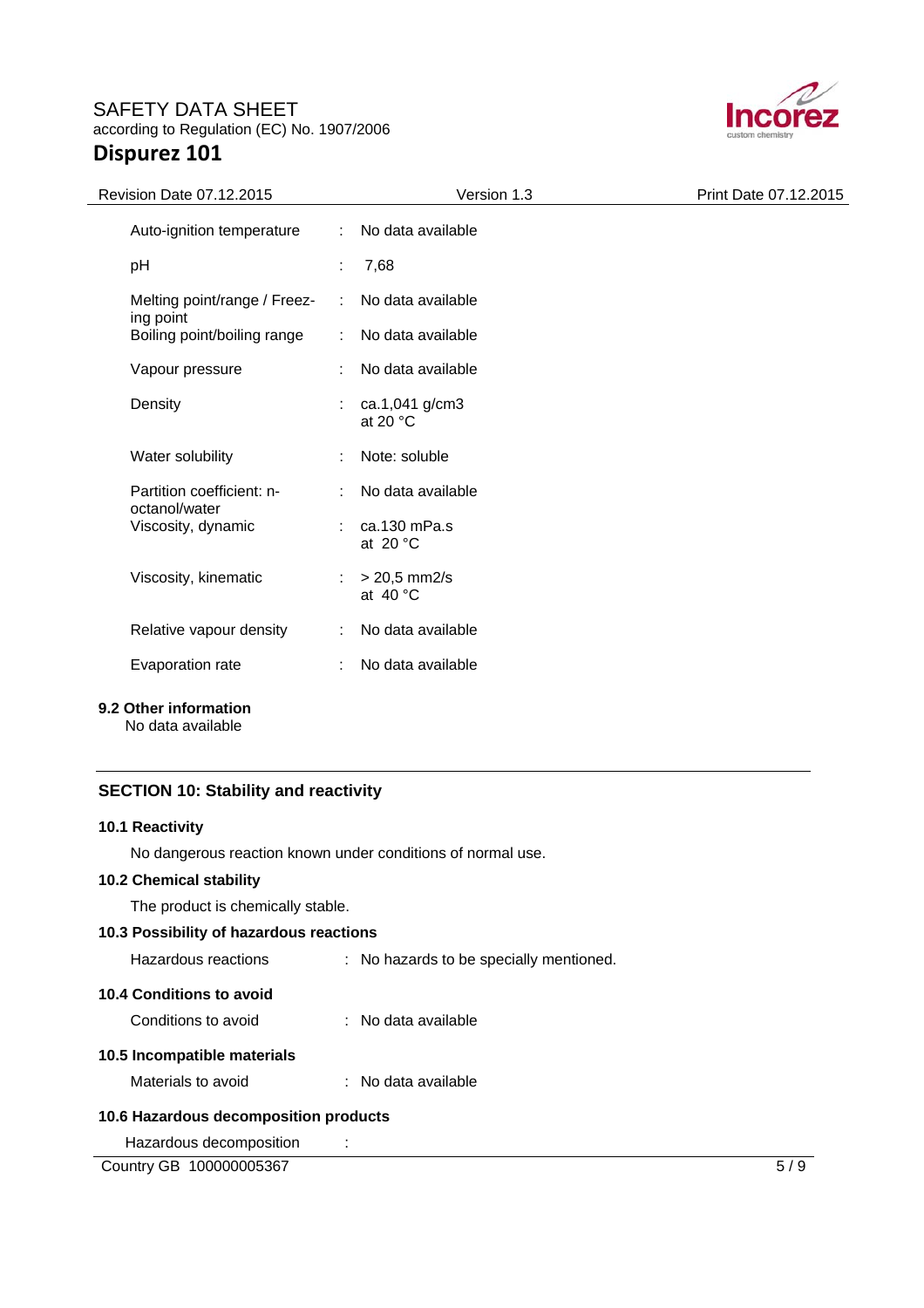# SAFETY DATA SHEET according to Regulation (EC) No. 1907/2006 **Dispurez 101**



Revision Date 07.12.2015 Version 1.3 Print Date 07.12.2015

products No decomposition if stored and applied as directed.

## **SECTION 11: Toxicological information**

### **11.1 Information on toxicological effects**

### **Acute toxicity**

Not classified based on available information.

### **Skin corrosion/irritation**

Not classified based on available information.

### **Serious eye damage/eye irritation**

Not classified based on available information.

### **Respiratory or skin sensitisation**

Skin sensitisation: Not classified based on available information. Respiratory sensitisation: Not classified based on available information.

### **Germ cell mutagenicity**

Not classified based on available information.

#### **Carcinogenicity**

Not classified based on available information.

### **Reproductive toxicity**

Not classified based on available information.

### **STOT - single exposure**

Not classified based on available information.

### **STOT - repeated exposure**

Not classified based on available information.

## **Aspiration toxicity**

Not classified based on available information.

## **SECTION 12: Ecological information**

### **12.1 Toxicity**

No data available

### **12.2 Persistence and degradability**

No data available

### **12.3 Bioaccumulative potential**

No data available

## **12.4 Mobility in soil**

No data available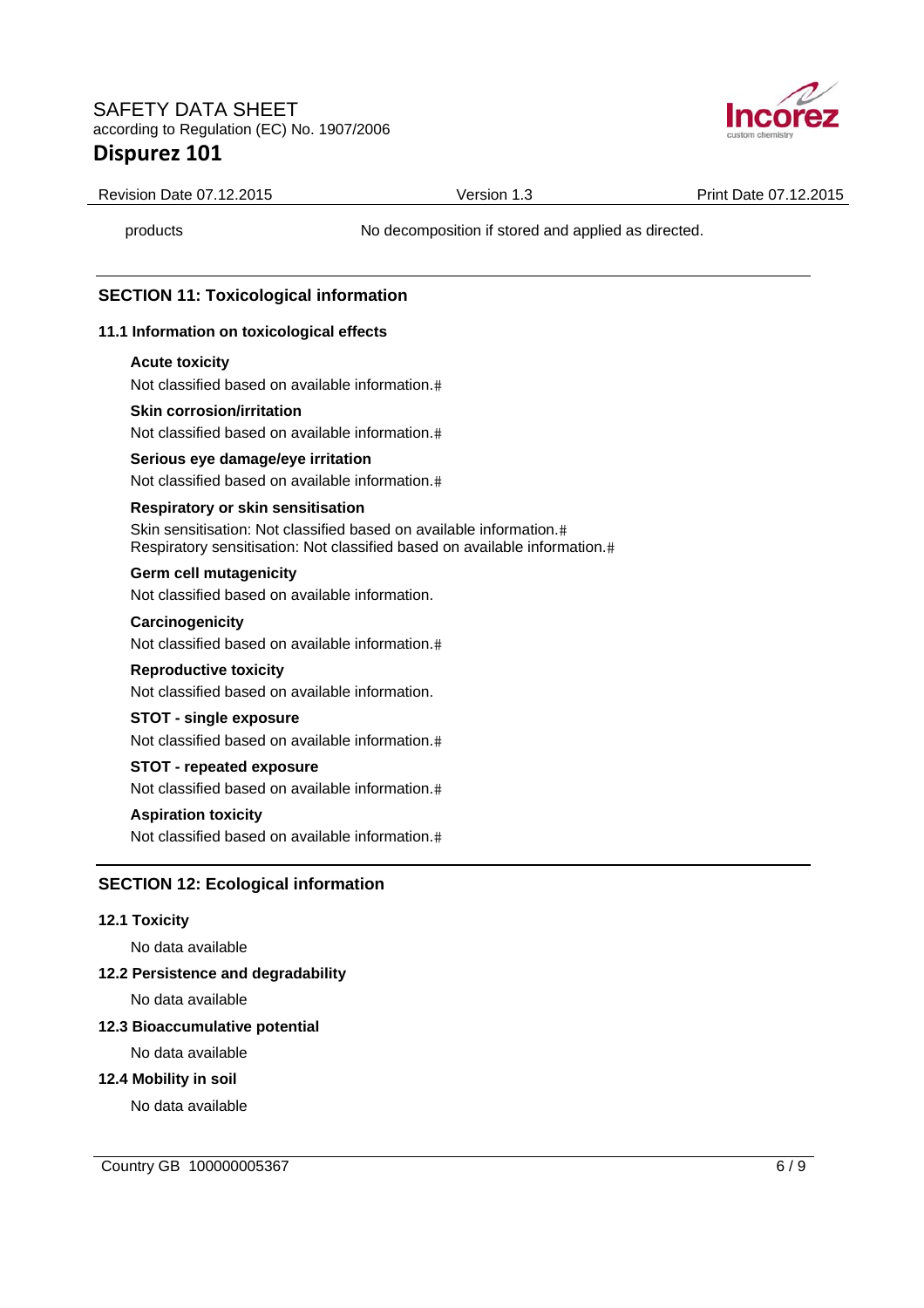

| Revision Date 07.12.2015                | Version 1.3 | Print Date 07.12.2015 |
|-----------------------------------------|-------------|-----------------------|
| 12.5 Results of PBT and vPvB assessment |             |                       |

### **Product:**

Assessment : This substance/mixture contains no components considered to be either persistent, bioaccumulative and toxic (PBT), or very persistent and very bioaccumulative (vPvB) at levels of 0.1% or higher..

### **12.6 Other adverse effects**

No data available

## **SECTION 13: Disposal considerations**

### **13.1 Waste treatment methods**

Product **interest in the generation of waste should be avoided or minimized** wherever possible. Empty containers or liners may retain some product residues. This material and its container must be disposed of in a safe way. Dispose of surplus and non-recyclable products via a licensed waste disposal contractor. Disposal of this product, solutions and any by-products should at all times comply with the requirements of environmental protection and waste disposal legislation and any regional local authority requirements. Avoid dispersal of spilled material and runoff and contact with soil, waterways, drains and sewers.

## **SECTION 14: Transport information**

**ADR**  Not dangerous goods **IATA**  Not dangerous goods **IMDG**  Not dangerous goods

**14.6 Special precautions for user**  No data available

**14.7 Transport in bulk according to Annex II of MARPOL 73/78 and the IBC Code**  Not applicable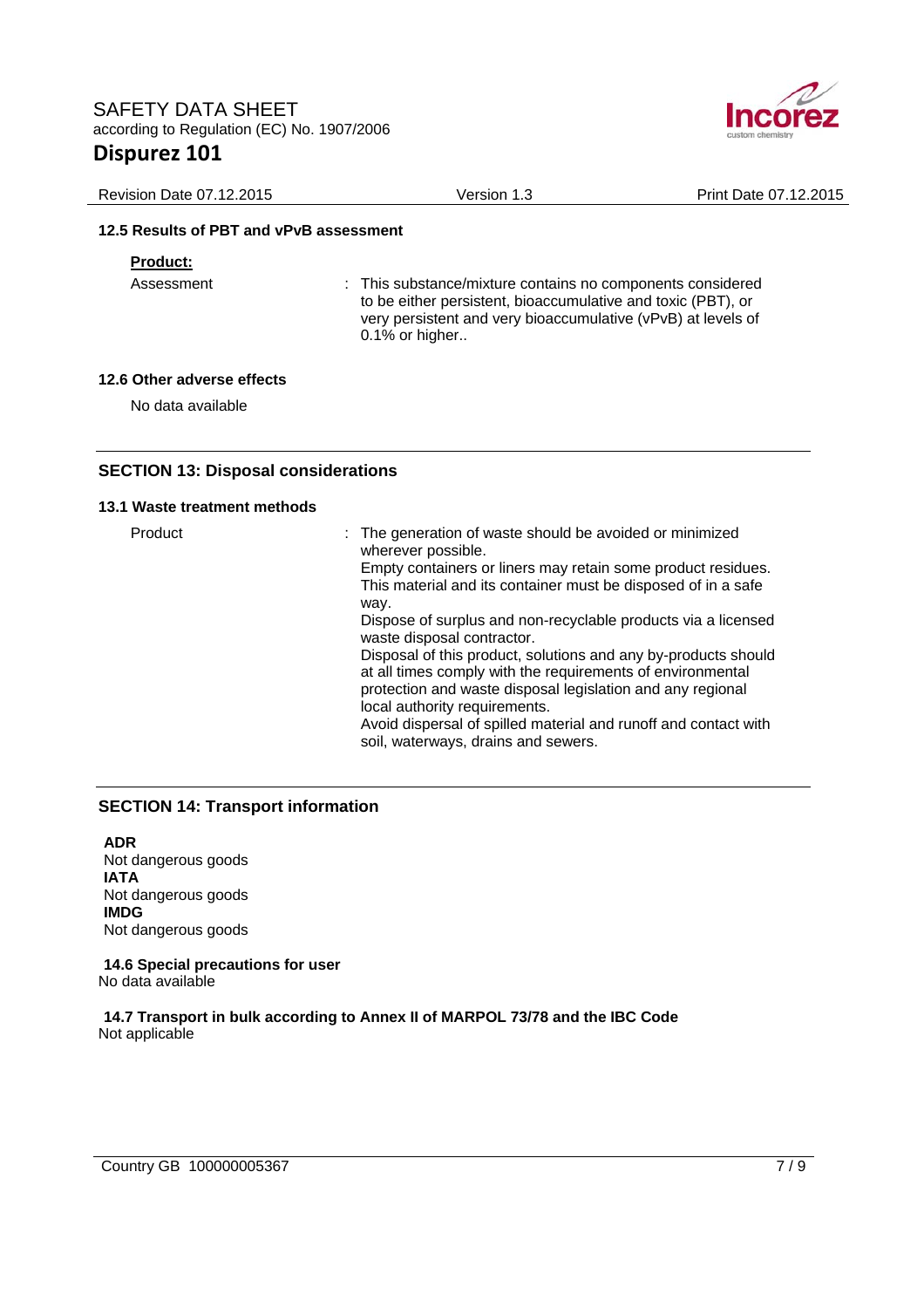

| <b>Revision Date 07.12.2015</b>                                                                                                              | Version 1.3                                      | Print Date 07.12.2015 |  |  |  |  |  |
|----------------------------------------------------------------------------------------------------------------------------------------------|--------------------------------------------------|-----------------------|--|--|--|--|--|
|                                                                                                                                              |                                                  |                       |  |  |  |  |  |
| <b>SECTION 15: Regulatory information</b>                                                                                                    |                                                  |                       |  |  |  |  |  |
| 15.1 Safety, health and environmental regulations/legislation specific for the substance or mixture                                          |                                                  |                       |  |  |  |  |  |
| <b>Prohibition/Restriction</b><br>REACH - Restrictions on the manufacture, placing on<br>the market and use of certain dangerous substances, | : Banned and/or restricted<br>(2-methoxyethanol) |                       |  |  |  |  |  |

preparations and articles (Annex XVII) REACH - Candidate List of Substances of Very High Concern for Authorisation (Article 59). : None of the components are listed  $(=> 0.1 %).$ REACH - List of substances subject to authorisation (Annex XIV) : Not applicable

| <b>REACH Information:</b> | All substances contained in our Products are<br>- preregistered or registered by our upstream suppliers, and/or<br>- preregistered or registered by us, and/or<br>- excluded from the regulation, and/or<br>- exempted from the registration. |
|---------------------------|-----------------------------------------------------------------------------------------------------------------------------------------------------------------------------------------------------------------------------------------------|
|                           | Sovece III: Directive 2012/19/ELL of the European Parliament and of the Council on the central of m                                                                                                                                           |

Seveso III: Directive 2012/18/EU of the European Parliament and of the Council on the control of major-accident hazards involving dangerous substances.

Not applicable

| VOC-CH (VOCV)    | $: 9.93 \%$ |
|------------------|-------------|
| VOC-EU (solvent) | $: 9.93 \%$ |

If other regulatory information applies that is not already provided elsewhere in the Safety Data Sheet, then it is described in this subsection.

| Health, safety and environ-   | : The Chemicals (Hazard Information and Packaging for Sup- |
|-------------------------------|------------------------------------------------------------|
| mental regulation/legislation | ply) Regulations 2002                                      |
| specific for the substance or | Control of Substances Hazardous to Health Regulations 2002 |
| mixture:                      | The Management of Health and Safety at Work Regulations    |
|                               | 1999                                                       |
|                               | Health and Safety at Work Act 1974                         |
|                               | Environmental Protection Act 1990 & Subsidiary Regulations |

## **15.2 Chemical Safety Assessment**

This product contains substances for which Chemical Safety Assessments are still required.

## **SECTION 16: Other information**

ADR Accord européen relatif au transport international des marchandises

Country GB 100000005367 8/9